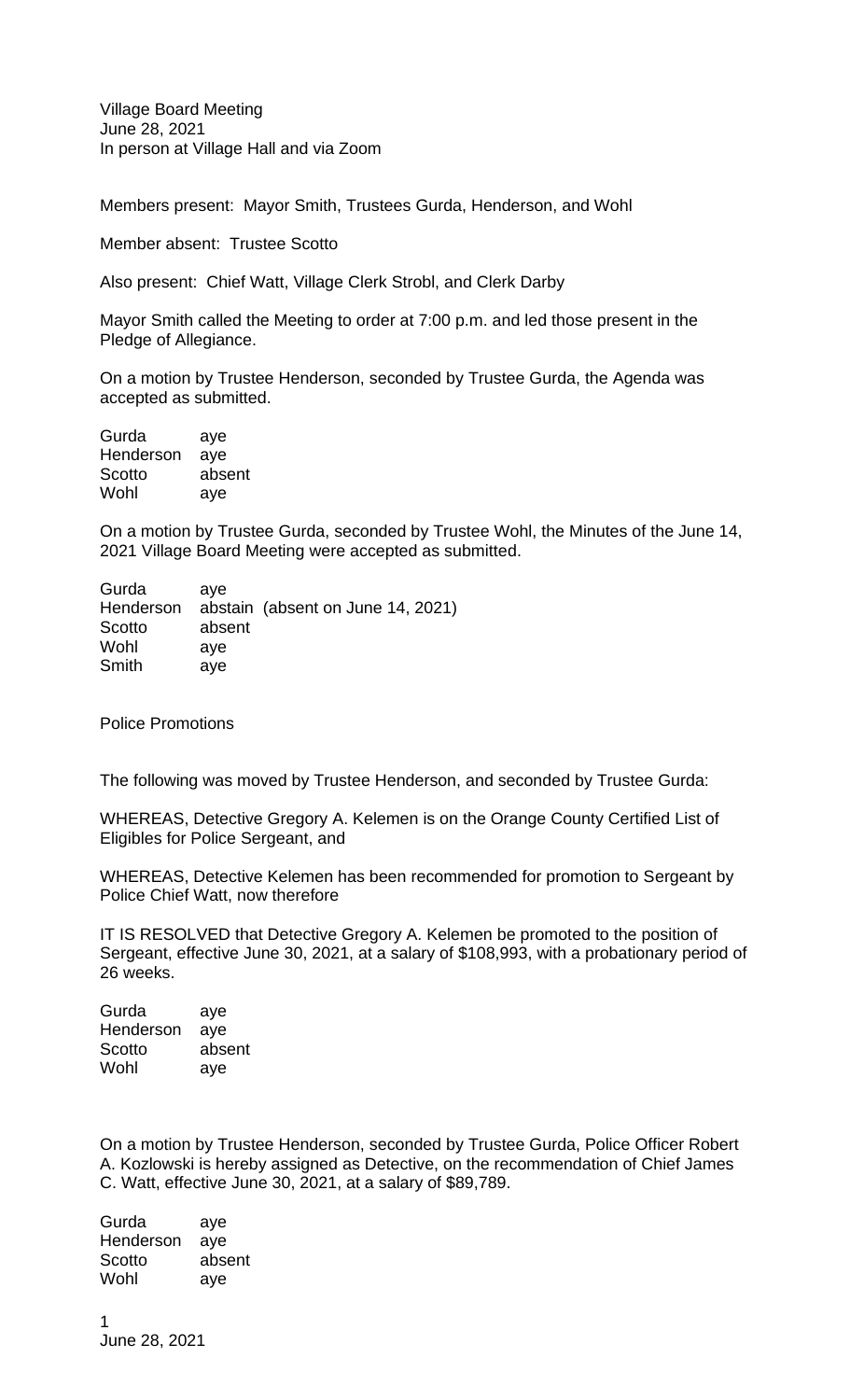Mayor Smith turned the Meeting over to Chief Watt, who called up Detective Greg Kelemen. Chief Watt read the following:

I respectfully request that the vacant Sergeant position within the Police Department be filled by the promotion of Gregory A. Kelemen as Sergeant, at a salary of \$108,993, as per current contractual agreement. Gregory started his Law Enforcement career in 2013 with the NYC Dept. of Environmental Police. He joined the Village of Goshen Police Department in 2014 and was assigned as Detective in 2019. Gregory was named the Village of Goshen Police Department's Officer of the Year 2016 for using Narcan to save the life of an overdose victim. He is a certified EMT, General Topics Instructor, Child Safety Seat Technician and a Department Accreditation Manager. Gregory is immediately hirable from the current Orange County Sergeant's promotional list, and he has my recommendation.

Chief Watt called up Keri Kelemen, who pinned on Sergeant Kelemen's new shield.

Chief Watt called up Patrolman Robert Kozlowski, and read the following:

I respectfully request that Robert A. Kozlowski be assigned to the Detective position, at a salary of \$89,789, as per current contractual agreement. Robert started his Law Enforcement career with the Town of Wallkill Police Department in 2013. He joined the Village of Goshen Police Department in 2014 as a part-time Police Officer and in 2017 became a full-time Police Officer. He was named the Village of Goshen Police Department's Officer of the Year 2016, in two categories, for apprehending the robber of a local business and for saving the life of someone who was threatening to jump off the Rte. 17 overpass. He is a certified EMT, General Topics Instructor, Child Safety Seat Technician and Field Training Officer. He will be filling the vacancy that was created by the promotion of Gregory Kelemen to Sergeant, and he as my recommendation.

Chief Watt called up Breanna Kozlowski, who pinned on Detective Kozlowski's new shield.

## **Communications**

The Board reviewed three response letters from the Planning Board regarding two Zone Change Petitions and the proposed Local Law to permit "B & Bs" and short-term rentals. A request will be made to have the Village Planner attend the next meeting to discuss the changes, and then Public Hearings will be scheduled.

Items of Business

On a motion by Trustee Gurda, seconded by Trustee Henderson, Grace A. Pettus is hereby appointed part-time Dispatcher for the Village of Goshen Police Department at a salary of \$18.56 per hour. This appointment is effective upon successful completion of a pre-employment physical exam, and pre-employment paperwork.

Gurda aye Henderson aye Scotto absent Wohl aye